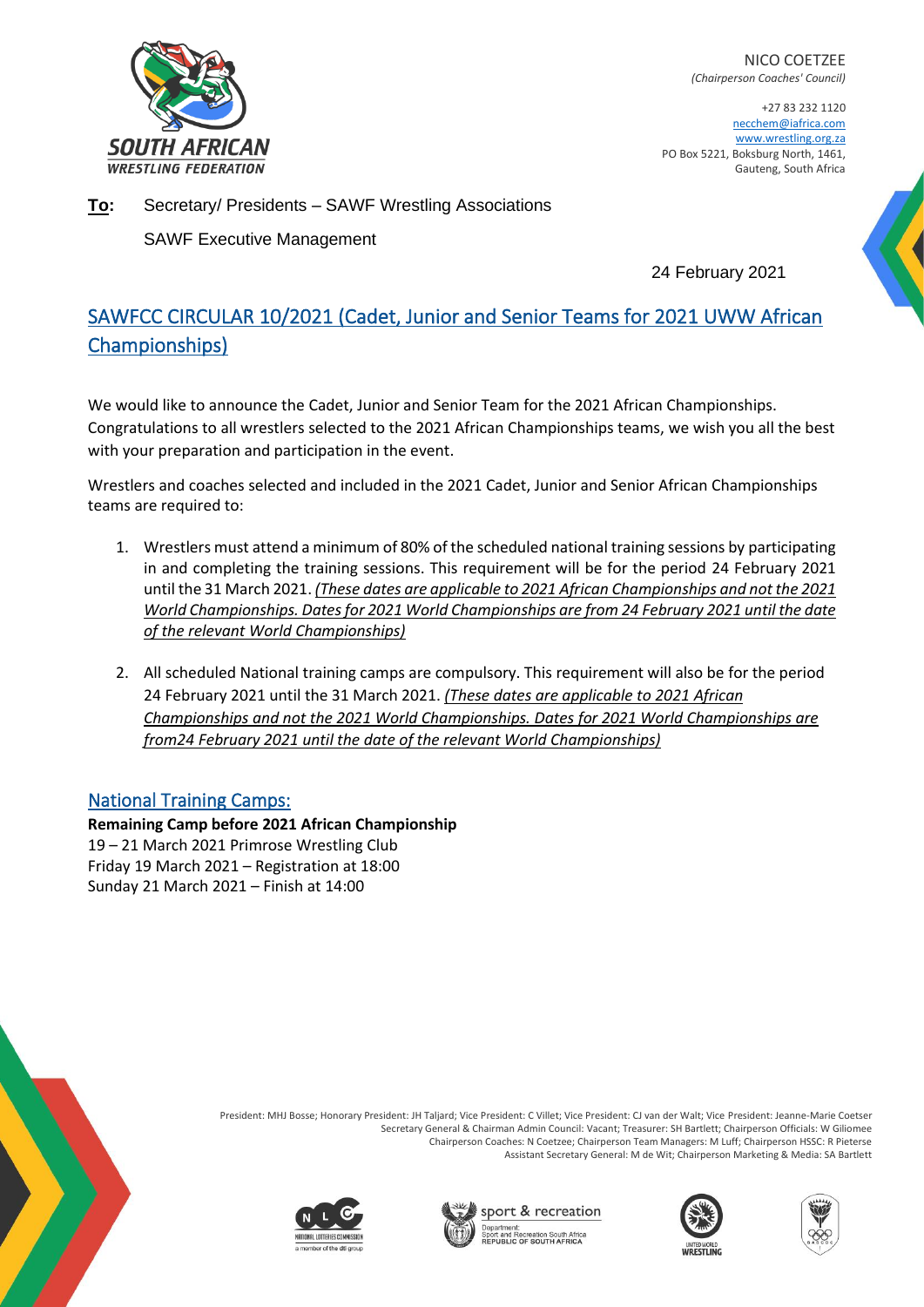

## The 2021 African Championship teams are as follows:

| <b>CADET TEAMS AFRICAN CHAMPIONSHIPS 2021</b> |                       |                   |                         |                |                 |  |  |
|-----------------------------------------------|-----------------------|-------------------|-------------------------|----------------|-----------------|--|--|
| <b>FREESTYLE</b>                              |                       | <b>GRECOROMAN</b> |                         |                |                 |  |  |
| <b>WEIGHT</b>                                 | <b>NAME</b>           | <b>PROVINCE</b>   | <b>WEIGHT</b>           | <b>NAME</b>    | <b>PROVINCE</b> |  |  |
| 41 - 45kg                                     | Van Schalkwyk, Lenerd | <b>NGWA</b>       | $45 - 51kg$             | Du Toit, Kian  | <b>NGWA</b>     |  |  |
| 48 - 51kg                                     | Van Baalen, Jesse     | <b>EKWA</b>       | 51 - 55kg               | Cronje, Zander | <b>CWWA</b>     |  |  |
| $51 - 55$ kg                                  | Esterhuizen, Terence  | <b>CGWA</b>       | $65 - 71$ <sub>kg</sub> | De Kock, Shaun | <b>EKWA</b>     |  |  |
| 55 - 60kg                                     | Louw, Brendin         | <b>NGWA</b>       | $92 - 110$ kg           | Van Wyk, Ruben | <b>NGWA</b>     |  |  |
| $60 - 65kg$                                   | Mhlanga, Michael      | <b>EKWA</b>       |                         |                |                 |  |  |
| 65 - 71kg                                     | Adam, Joubert         | <b>NGWA</b>       |                         |                |                 |  |  |
| 71 - 80kg                                     | Nortje, Lourens       | <b>FSWA</b>       |                         |                |                 |  |  |
| 80 - 92kg                                     | Coetzee, Kegan        | <b>LPWA</b>       |                         |                |                 |  |  |
| <b>COACHES</b>                                | Herzog, Kurt          | <b>CWWA</b>       |                         | Fivaz, Juandre | <b>MPWA</b>     |  |  |
| <b>FREESTYLE</b>                              |                       |                   |                         |                |                 |  |  |
| <b>WOMEN</b>                                  |                       |                   |                         |                |                 |  |  |
| <b>WEIGHT</b>                                 | <b>NAME</b>           | <b>PROVINCE</b>   |                         |                |                 |  |  |
| 43 - 46kg                                     | Kokera, Matilda       | <b>WPWA</b>       |                         |                |                 |  |  |
| 49 - 53kg                                     | Van As, Lene          | <b>LPWA</b>       |                         |                |                 |  |  |
| 57 - 61kg                                     | Kruger, Minette       | <b>NCWA</b>       |                         |                |                 |  |  |
| <b>COACHES</b>                                | Van Zyl, Esta         | <b>EKWA</b>       |                         |                |                 |  |  |
| <b>TEAM</b>                                   | De Wet, Lizzy         | <b>KZWA</b>       |                         |                |                 |  |  |
| <b>MANAGER</b>                                |                       |                   |                         |                |                 |  |  |

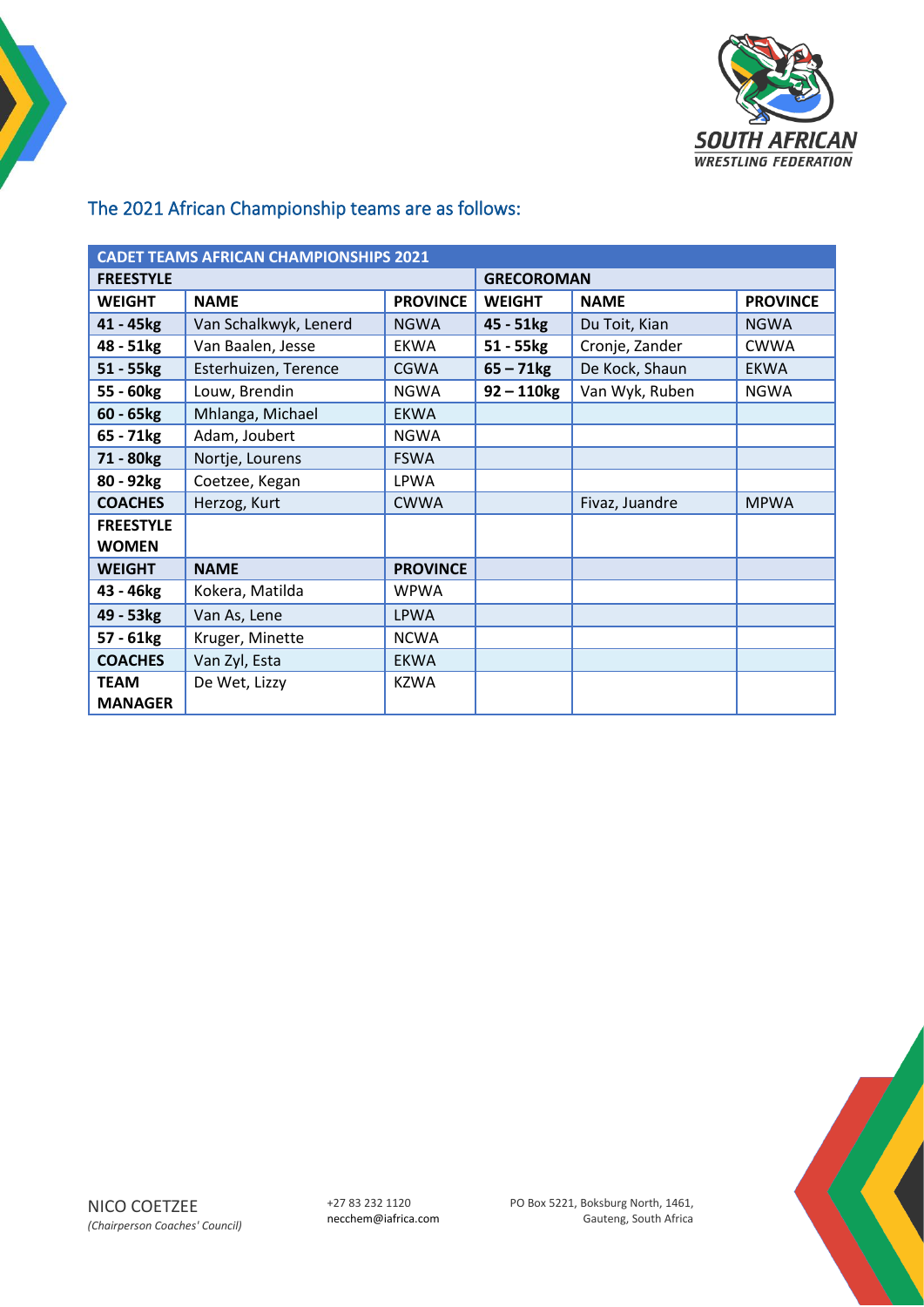

| <b>JUNIOR TEAMS AFRICAN CHAMPIONSHIPS 2021</b> |                       |                 |                         |                    |                 |  |  |
|------------------------------------------------|-----------------------|-----------------|-------------------------|--------------------|-----------------|--|--|
| <b>FREESTYLE</b>                               |                       |                 | <b>GRECOROMAN</b>       |                    |                 |  |  |
| <b>WEIGHT</b>                                  | <b>NAME</b>           | <b>PROVINCE</b> | <b>WEIGHT</b>           | <b>NAME</b>        | <b>PROVINCE</b> |  |  |
| U/57kg                                         | Botha, Marno          | <b>MPWA</b>     | $63 - 67kg$             | Du Toit, Neil      | <b>NGWA</b>     |  |  |
| $57 - 61kg$                                    | Lehlkuhl, Mika        | <b>NGWA</b>     | 72 - 77kg               | Stander, Tiaan     | <b>EKWA</b>     |  |  |
| 65 - 70 <sub>kg</sub>                          | Roos, Ockert          | <b>EKWA</b>     | $77 - 82$ <sub>kg</sub> | Venter, Bertie     | <b>CGWA</b>     |  |  |
| 74 - 79 <sub>kg</sub>                          | Van Zijl, Arno        | <b>NGWA</b>     | $87 - 97$ <sub>kg</sub> | Warmerhove, Nathan | <b>WPWA</b>     |  |  |
| 79 - 86kg                                      | Van Niekerk, Crowther | <b>FSWA</b>     |                         |                    |                 |  |  |
| 86 - 92kg                                      | De Lange, Steyn       | <b>LPWA</b>     |                         |                    |                 |  |  |
| <b>COACH</b>                                   | Jan Roets             | <b>LPWA</b>     | <b>COACH</b>            | Dekker, Markus     | <b>GNWA</b>     |  |  |
| <b>ASSISTANT</b><br><b>COACHES</b>             | Reghardt van Niekerk  | <b>MPWA</b>     |                         |                    |                 |  |  |
| <b>FREESTYLE WOMEN</b>                         |                       |                 |                         |                    |                 |  |  |
| 50 <sub>kg</sub>                               | Moses, Kaylin Aeysha  | <b>WPWA</b>     |                         |                    |                 |  |  |
| <b>COACH</b>                                   | Jan Roets             | LPWA            |                         |                    |                 |  |  |
| <b>ASSISTANT</b><br><b>COACH</b>               | Reghardt van Niekerk  | <b>MPWA</b>     |                         |                    |                 |  |  |
| <b>TEAM</b><br><b>MANAGER</b>                  | De Wet, Lizzy         | <b>KZWA</b>     |                         |                    |                 |  |  |